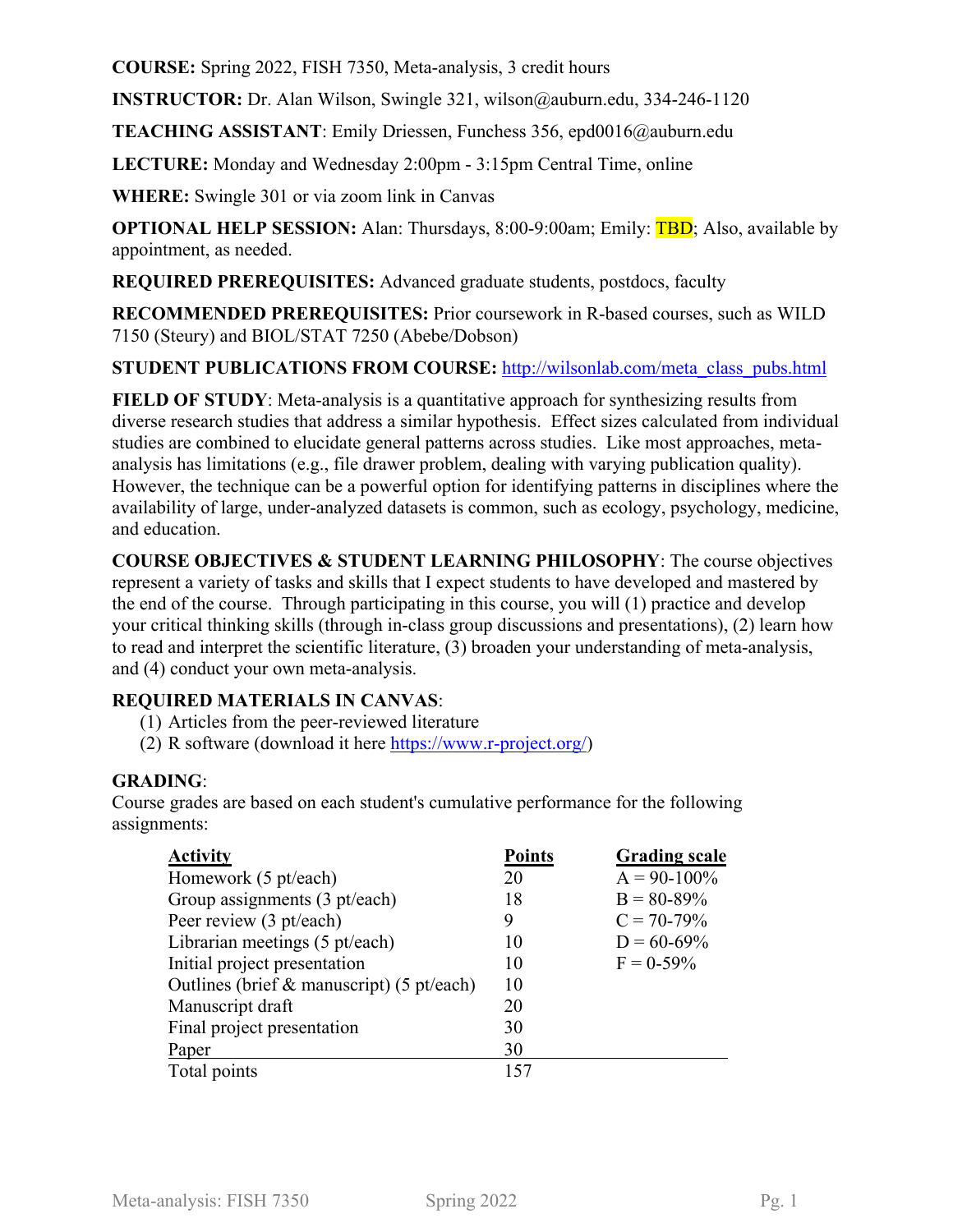### **STUDENT EXPECTATIONS**:

The course grade will be based on the following activities described below:

(1) *HOMEWORK*: To facilitate the learning process, homework associated with each component of conducting a meta-analysis will be assigned and due at the beginning of specific class days. Collaboration with other students, librarians, advisors, etc. is encouraged.

(2) *GROUP ASSIGNMENTS*: Participation is critical to success in this course. To participate, you need to be at class on-time and prepared (i.e., perused readings, practice with software). Discussion is vital to an effective learning environment and participation grades will reflect involvement during classroom activities. Students need to think about papers and lectures

(3) *PEER REVIEW*: Each student will also serve as a peer-reviewer for another student to improve the final class paper The product of each peer-review will be submitted at the end of class. Students will also evaluate their peer-reviewer.

(4) *LIBRARIAN MEETINGS*: Meta-analysis is based on research synthesis. Auburn University's library is full of experts trained to help researchers search for, identify, locate, and retrieve publications on diverse topics. All students will be required to have at least two formal meetings with an AU librarian (one near the start of the class on Jan 24 and the second by Feb 23) and submit a short report about what information was gleaned from the meeting.

(5) *PROJECT PRESENTATIONS AND OUTLINES*: All students will be required to present two presentations. The first, a 2-minute lecture given early in the semester, will describe their planned meta-analysis. A brief 1-page outline of the project will be due at the time of the initial presentation so that I can assist with project development. The second, a 10-minute lecture given in the latter half of the semester, will describe the meta-analysis that was conducted and the associated results. These lectures will be delivered and recorded during class time. A more developed manuscript outline will be due later in the semester. The students are expected to use the primary literature as references and data sources for these presentations.

(5) *FINAL PAPER DRAFT AND FINAL MANUSCRIPT*: All students will be required to submit a  $\sim$ 10-page paper associated with their meta-analysis project. A completed manuscript draft will be due after spring break. The paper should be prepared with submission to a journal in mind. Formatting should be specific to the target journal. Students are required to include their data and R code as a supplementary document and prepare a cover letter for submission. Students producing successful projects will be strongly encouraged and supported to submit their papers to a peer-reviewed journal.

*PARTICIPATION*: Although not explicitly graded, participation is critical to success in this course. To participate, you need to be at class on-time and prepared (i.e., perused readings, practice with software). Discussion is vital to an effective learning environment and participation grades will reflect involvement during classroom activities. Students need to think about papers and lectures critically and provide thoughtful questions and comments during each lecture.

# **FEEDBACK & EVALUATION**:

This course is for you to learn important fundamental concepts and ideas on which to build your understanding of meta-analysis. Course evaluations will be completed by students in the middle and at the end of the semester so that course changes can be made to enhance the learning experience for this class and future classes. Students are encouraged to use an anonymous online survey form as needed - https://goo.gl/forms/ut92HzIhHOUtfxm62 Finally, students are always welcome to schedule a meeting with me or Emily to talk more about topics discussed in class.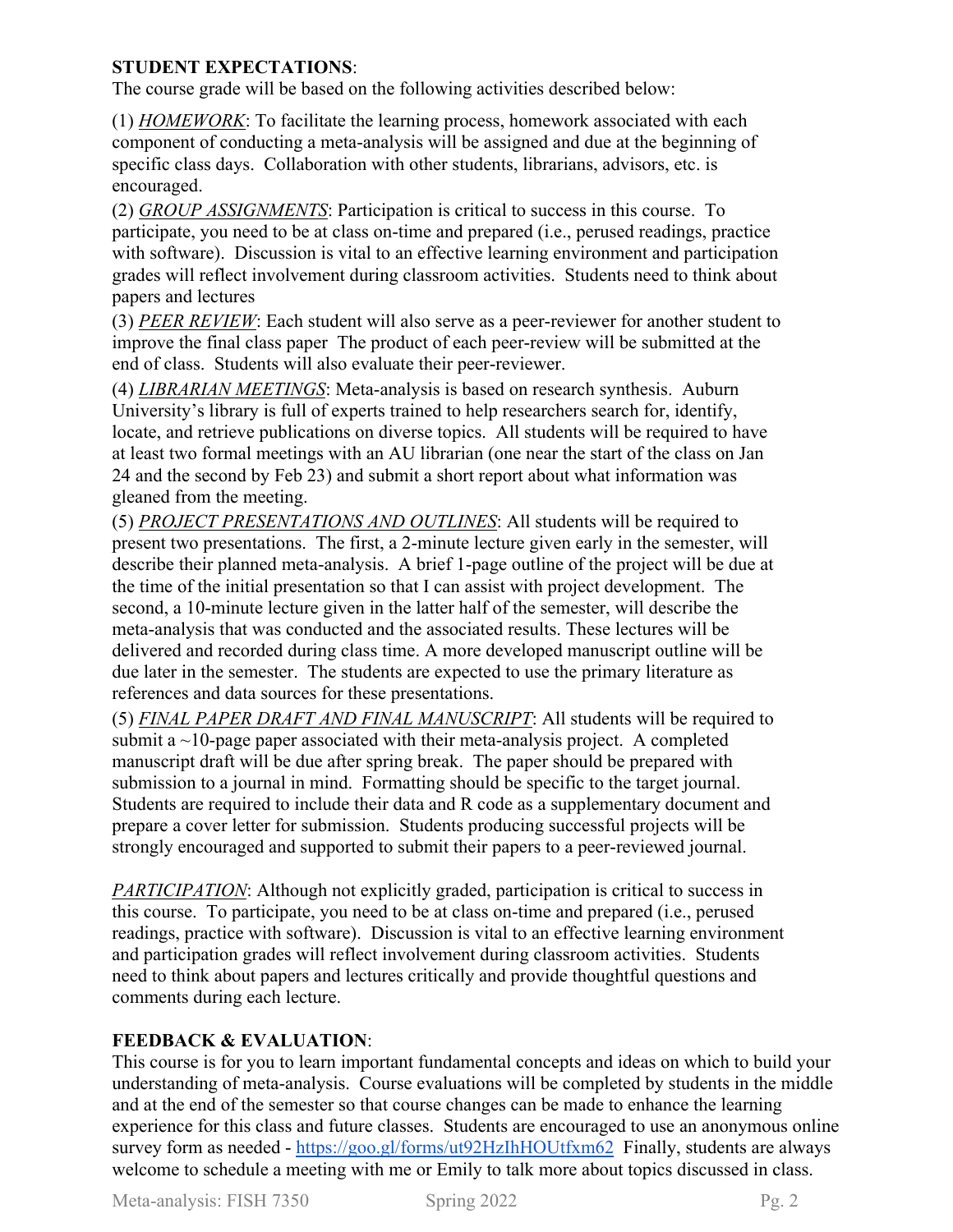## **COURSE CHANGES**:

Although I expect to cover all the topics described in the syllabus, course changes will likely occur - especially based on feedback from the students. Consequently, I reserve the right to modify the course to enhance the learning experience where I deem appropriate. Course changes will be described verbally during class and/or in writing via email and/or handouts.

#### **ACADEMIC HONESTY**:

The Auburn University Student Academic Honesty Code (available at

https://sites.auburn.edu/admin/universitypolicies/Policies/AcademicHonestyCode.pdf) clearly defines the university's honesty code. I expect all students to conduct themselves in my class with this Code in mind

### **ACCOMMODATIONS FOR DISABILITIES**:

If you have a disability and/or a special need that requires accommodations, please inform me immediately so that I can develop a plan to work with you and arrange an appointment with a campus disabilities counselor.

### **COVID-19 ADDITIONAL INFORMATION**

- Health and Participation in Class
	- o Your health and safety, and the health and safety of your peers, are our top priorities. If you are experiencing any symptoms of COVID-19, or if you discover that you have been in close contact with others who have symptoms or who have tested positive, you must follow University guidelines. If you are feeling ill or if you have been exposed to someone with the virus, stay home to protect others.
	- o Please do the following in the event of an illness or COVID-related absence:
		- Notify me in advance of your absence, if possible
		- **Provide me with medical documentation, if possible**
		- Keep up with coursework as much as possible
		- **Participate in class activities and submit assignments remotely as much as** possible
		- Notify me if you require a modification to the deadline of an assignment or exam
		- Finally, if remaining in a class and fulfilling the necessary requirements becomes impossible due to illness or other COVID-related issues, please let me know as soon as possible so we can discuss your options.
	- o Students with questions about COVID-related illnesses should reach out to the COVID Resource Center at (334) 844-6000 or at ahealthieru@auburn.edu.
- Health and Well-Being Resources
	- o COVID Response Team (https://ahealthieru.auburn.edu/)
	- o Student Counseling and Psychological Services (http://wp.auburn.edu/scs/)
	- o AU Medical Clinic (https://cws.auburn.edu/aumc/
	- o If you or someone you know are experiencing food, housing or financial insecurity, please visit the Auburn Cares Office (http://aucares.auburn.edu/)
- A Healthier U Campus Community Expectations
	- o We are all responsible for protecting ourselves and our community. Please read about student expectations for spring semester (https://ahealthieru.auburn.edu/).
- Course Expectations Related to COVID-19: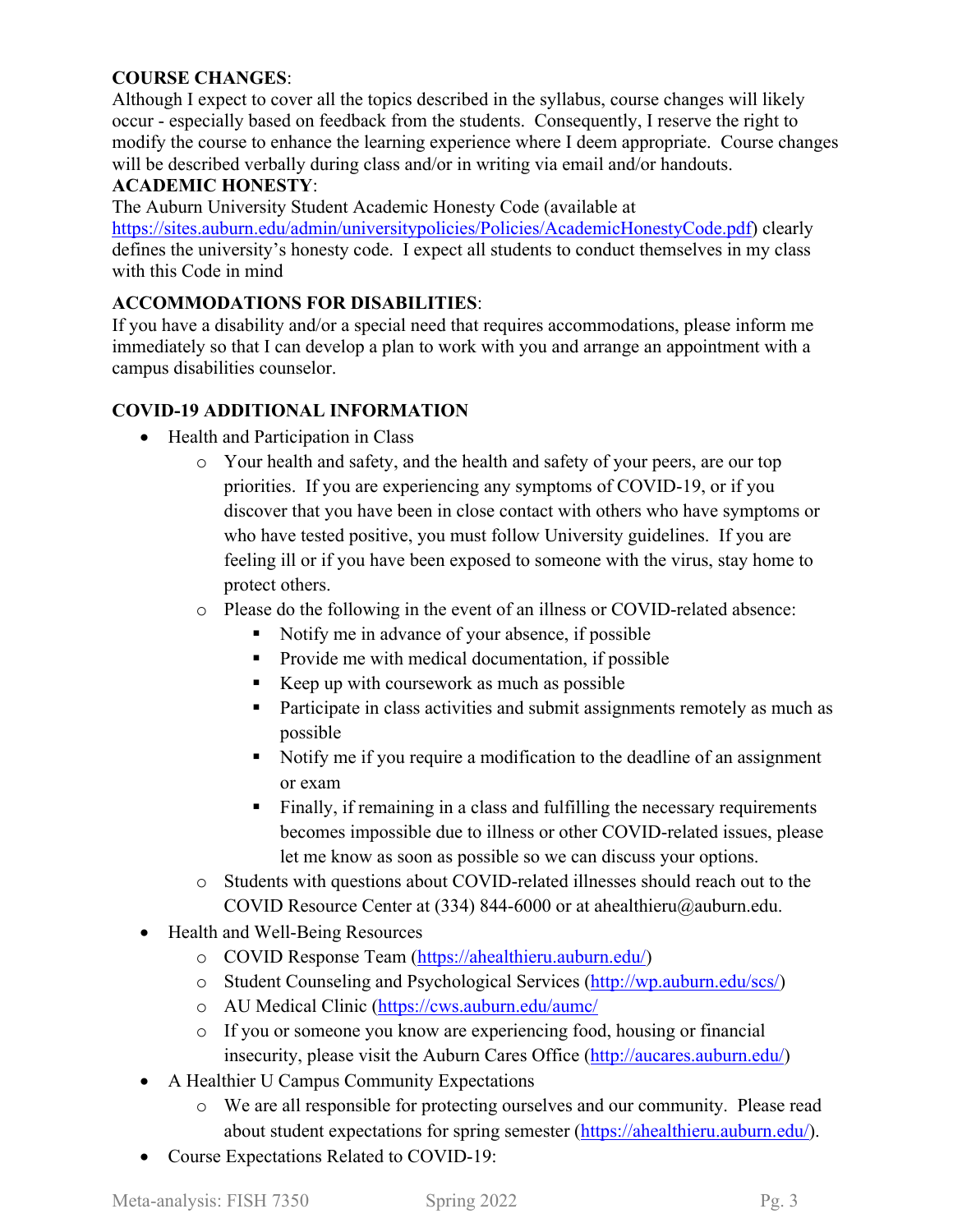o **Face Coverings**: As a member of the Auburn University academic community you are required to follow all university guidelines for personal safety with face coverings, physical distancing, and sanitation. Face coverings are required in this class and in all campus buildings. Note that face coverings must meet safety specifications, be worn correctly, and be socially appropriate. You are required to wear your face coverings at all times when indoors (https://sites.auburn.edu/admin/universitypolicies/Policies/UsageOfFaceCovering sPolicy.pdf). If you remove your face covering or are non-compliant with the university's policies, you will be instructed to leave the classroom and will be held to the protocols outlined in the Auburn University Policy on Classroom Behavior

(https://sites.auburn.edu/admin/universitypolicies/Policies/PolicyonClassroomBeh avior.pdf). Any student who willfully refuses to wear a face covering and does not have a noted accommodation may be subject to disciplinary action.

- o **Physical Distancing**: Students should observe appropriate physical distancing and follow all classroom signage/avoid congregating around doorways before or after class. If the instructional space has designated entrance and exit doors, you should use them. **Students should exit the instructional space immediately after the end of instruction to help ensure social distancing and allow for the persons attending the next scheduled class session to enter.**
- o **Course Attendance**: If you are quarantined or otherwise need to miss class because you have been advised that you may have been exposed to COVID-19, you will be expected to develop a plan to keep up with your coursework during any such absences.
- o **Course Meeting Schedule**: This course might not have a traditional meeting schedule in spring 2022. Be sure to pay attention to any updates to the course schedule as the information in this syllabus may have changed. Please discuss any questions you have with me.
- o **Technology Requirements:** This course may require particular technologies to complete coursework. If you need access to additional technological support, please contact the AU Bookstore at aubookstore@auburn.edu.

*Disruptive or concerning classroom behavior involving the failure to wear a face covering, as directed by Auburn University, represents a potential Code of Student Conduct violation and may be reported as a non-academic violation. Please consult the Classroom Behavior Policy* (https://sites.auburn.edu/admin/universitypolicies/Policies/PolicyonClassroomBehavior.pdf).

- Course Delivery Changes Related to COVID-19
	- o Please be aware that the situation regarding COVID-19 is frequently changing, and the delivery mode of this course may adjust accordingly. In the event that the delivery method is altered, please be assured that the learning goals and outcomes of the course will not change; however, some aspects of the course will change in terms of the mode of delivery, participation, and testing methods. Those details will be shared via Canvas as soon as possible. Please be prepared for this contingency by ensuring that you have access to a computer and reliable Internet.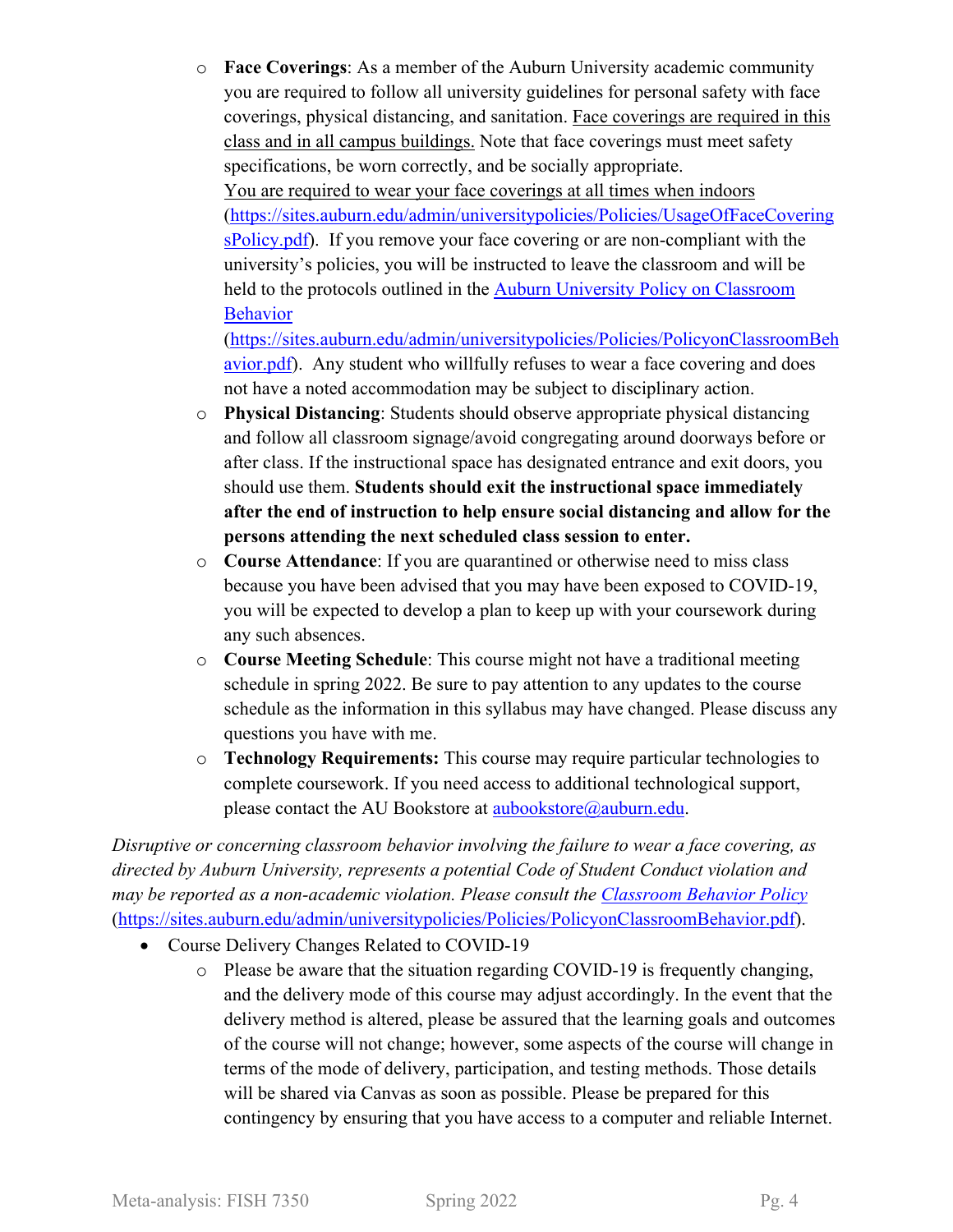**LECTURE SCHEDULE AND ASSOCIATED READINGS (AVAILABLE IN CANVAS):** 

- **Day Lecture topic**
- **Jan 12 Introduction to meta-analysis; historical overview** Discussion leader – Alan
- **Jan 17 MLK HOLIDAY NO CLASS**
- **Jan 19 Steps for conducting a meta-analysis and discussion of Wilson et al. (2006) example** Discussion leader – Alan **Gurevitch et al. 2018, Polanin et al. 2017 \*Research Question due\***
- **Jan 24 Limitations of meta-analysis and advice from past students in this class** Discussion leader – Alan; Frank Moen, Emily Driessen (guest lecture) **Glass 1976; Vrieze 2018 \*Summary of 1st meeting with librarian due\***
- **Jan 26 Where to find data? Get to know your university librarian to help locate papers!**  Discussion leader – Adelia Grabowsky (guest lecture) **Brazzeal 2018; PRISMA 2009 checklist**
- **Jan 31 Class exercise: locate papers for a targeted search & complete a quick meta-analysis**  Discussion leader – Emily **Homework: submit results from targeted search; due February 02**
- **Feb 02 Data management: tools and techniques for success** Discussion leader – Ali Krzton (guest lecture) **R for Data Science, by Wickham and Grolemund** https://r4ds.had.co.nz
- **Feb 07 How to choose an effect size metric**  Discussion leader – Alan **Gurevitch and Hedges 1999; Osenberg et al. 1997**
- **Feb 09 How to choose data? How to extract data?**  Discussion leader – Alan **Install ImageJ and metaDigitise (R package) Englund et al. 1999; Bown and Sutton 2010**
- **Feb 14 Class exercise: extract and organize data** Discussion leader – Emily **Nakagawa et al. 2017 Homework: submit results from data extraction; due February 14**
- **Feb 16 Brief project descriptions (2 minutes with 1 PowerPoint slide)** Presenters – all students **\*Student project outlines due and brief (2 minutes) introduction presentation\***
- **Feb 21 Class exercise: how to calculate an effect size?** Discussion leader – Alan **Install MS Excel and R (or RStudio) on your laptop Readings TBD**

**Homework: submit effect size data; due February 23**

- **Feb 23 Standard statistics and meta-analysis; (ir)relevance of null hypotheses &** *P***-values** Discussion leader – Alan (*metafor* intro) **Install this program on laptop – R (or RStudio) (with** *metafor***) Borenstein et al. 2009 (chapters 10-16) \*Summary of 2nd meeting with librarian due\***
- **Feb 28 Introduction to R for Meta-Analysis and advanced meta-analysis statistics** Discussion leader – Jordan Eckert (guest lecture) **Install** *missForest* **R package before class \*midterm course evaluation\***
- **Mar 02 Introduction to Bayesian statistics for Meta-Analysis** Discussion leader – Elif Dede Yildirim (guest lecture)